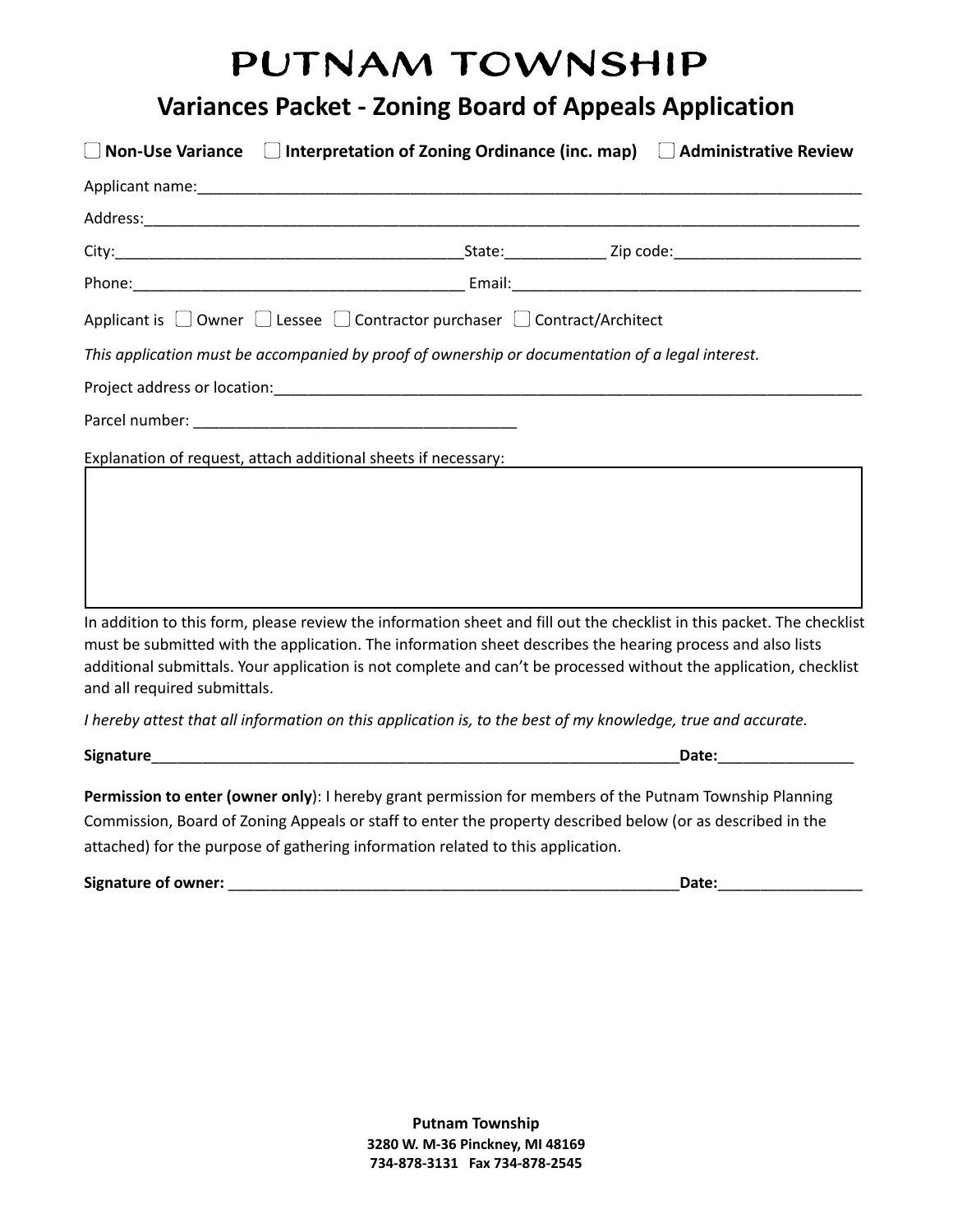## Putnam Township  **Variances Packet - Zoning Board of Appeals Applications**

#### **Zoning Board of Appeals**

**Meeting dates:** Meetings of the Zoning Board of Appeals (ZAB) will be determined by the call of the chairperson and at other times as the ZBA may specify.

**Deadlines**: The application deadline is 30 days prior to the requested meeting date. Meeting dates are adjusted to the nearest business day when the deadline falls on a weekend or holiday. An application will not be placed on a meeting agenda unless the Zoning Administrator determines that the application is complete.

 **Review procedure** : The applicant will be required to show how the request is justified according to the Standards of Review listed in § 340-170 of the Putnam Township Ordinance. The applicant must show that all of the standards are met. See the appropriate information sheet/checklist for more information.

**Effective date**: If the request is approved, it does not become valid until after the minutes from the meeting have been approved, usually at the next scheduled meeting. However, the ZBA shall have the option of certifying the decision on a form signed by the Chairperson and ZBA members at the meeting at which the decision is made.

 **Appeals of ZBA decisions** : Any individual aggrieved by the ZBA's decision may file an appeal to the County Circuit Court.

 **Denial** : No application that has been denied wholly or in part by the ZBA shall be resubmitted for a period of one (1) year from the date of the last denial, except on grounds of changed conditions that would significantly change the nature of the request of affect the reasons for denial first ordered by the ZBA.

 **Questions** : Contact the Putnam Township Zoning Administrator at [zoningadmin@putnamtwp.us](mailto:zoningadmin@putnamtwp.us) or by phone at the number below.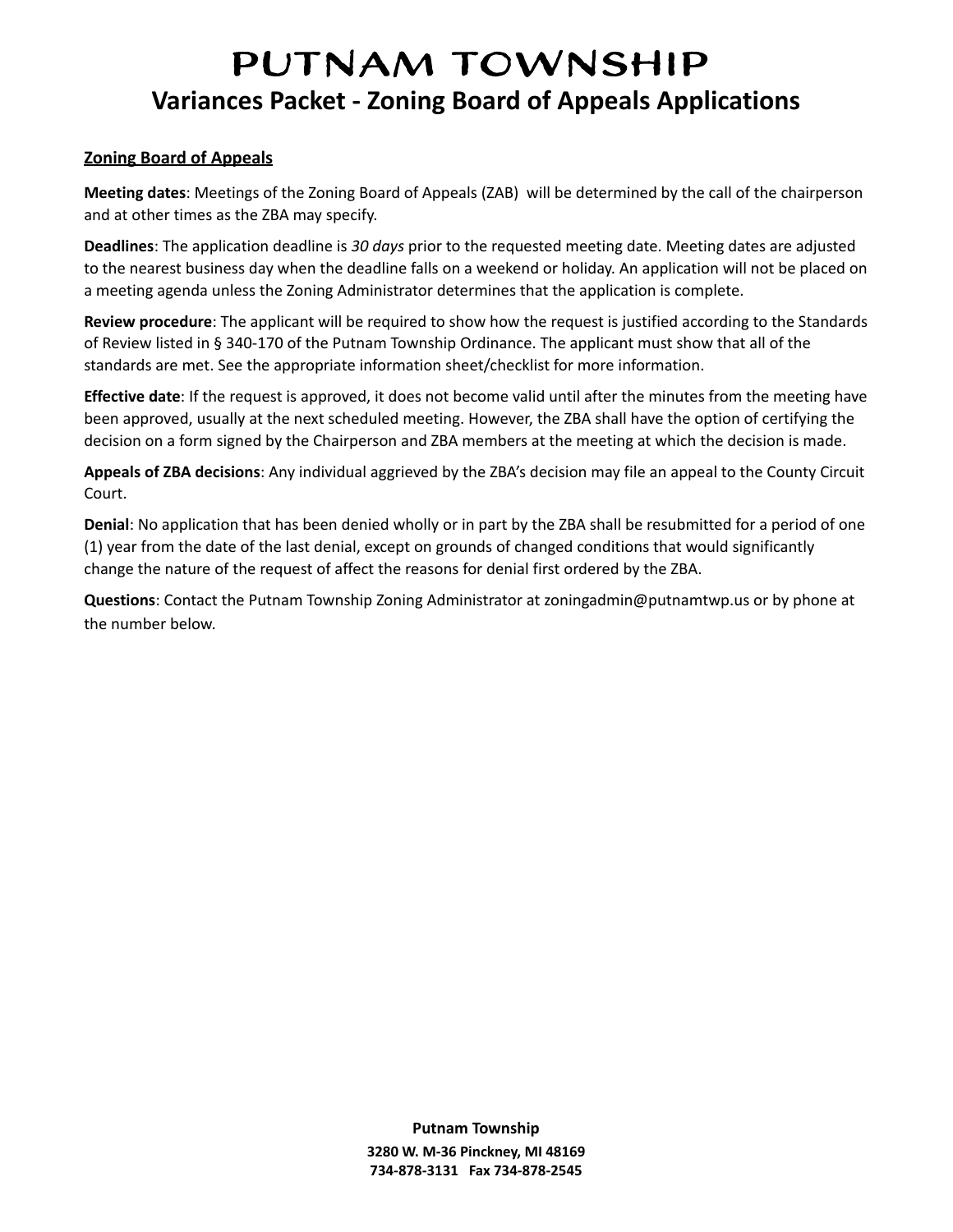## Putnam Township  **Variances Packet - Zoning Board of Appeals Applications**

#### **Zoning Board of Appeals Information Sheet**

 The Putnam Township Zoning Board of Appeals (ZBA) hears and decides on requests for variances to the Zoning Ordinance requirements as well as appeals of administrative zoning decisions. The ZBA is made up of seven members, with two alternates, all appointed by the Township Supervisor and approved by the Township Board.

 This information is a summary of the ZBA's authority, hearing procedures, and requirements. It is the responsibility of each applicant to review the Zoning Ordinance in order to comply fully with its requirements and procedures.

 Applications to the ZBA are made by filing the proper zoning application and providing the accompanying documents (listed below) with the Township's Zoning Administrator. Meetings of the ZBA will be scheduled at the call of the chairperson and at other times as the ZBA may specify. At the meeting, the ZBA will hold a hearing on an application, where any member of the public who wishes to, may speak on the case(s) being heard. ZBA cases require notification to all neighbors located within 300 feet of the subject property.

*The Board of Zoning Appeals possesses limited and specific powers.* **It may not change the zoning district**  classification of any property. It may not change any of the stated terms of this chapter. It has powers to act on those matters where this chapter provides for an administrative review, interpretation, and to authorize a Variance as defined in this section and in the laws of the State of Michigan.

- A. The powers of the ZBA include:
	- 1) Administrative review. To hear and decide appeals where it is alleged by the appellant that there is an error in any order, requirement, permit, decision or refusal made by the Zoning Administrator, any other administrative official, or anybody acting in an administrative capacity in carrying out or enforcing any provisions of this chapter.
	- 2) Interpretation of the Zoning Ordinance, including the Zoning Map. To make interpretations of the text of the Zoning Ordinance and of the Zoning Map, including the verification of definite boundaries between zoning districts, and the location of proper setback lines, in the event that such boundaries or locations should be unclear subject to dispute.
	- 3) Variances. To authorize nonuse variances from the strict application of the provisions of this chapter. In granting a variance, the ZBA may attach thereto such conditions regarding the location, character, and other features of the proposed uses as it may deem reasonable in furtherance of the purpose of this chapter. In granting a variance, the Board shall state the grounds upon which it justifies the action.
- [B.](http://ecode360.com/14779762#14779767) The ZBA shall not have the power to grant variances to uses allowed in the zoning districts.

#### **Hearings**

 All ZBA meetings are held at the Township Hall. When your case is heard, the applicant and any member of the public is given a chance to speak and present any relevant facts or evidence . The applicant or a representative must attend the meeting so that any questions the ZBA may have can be answered.

 The approval of a majority of the membership of the ZBA, at least four (4) votes, is needed in order to grant any request. The decision of the ZBA is final, but any decision may be appealed to the County Circuit Court.

 The ZBA may impose reasonable conditions on any approval. Decisions of the ZBA run with the land. However, if no building or land use permit related to the approval has been applied for within one year (Ord. Z-71 eff. 10-25-13) of the ZBA's decision, the approval becomes void.

 Applications to the ZBA must be accompanied by the appropriate zoning application form, any required fees, and the appropriate checklist, which includes the standards for granting a variance. A narrative describing how each standard is met can be written on the checklist form, or it may be a separate document.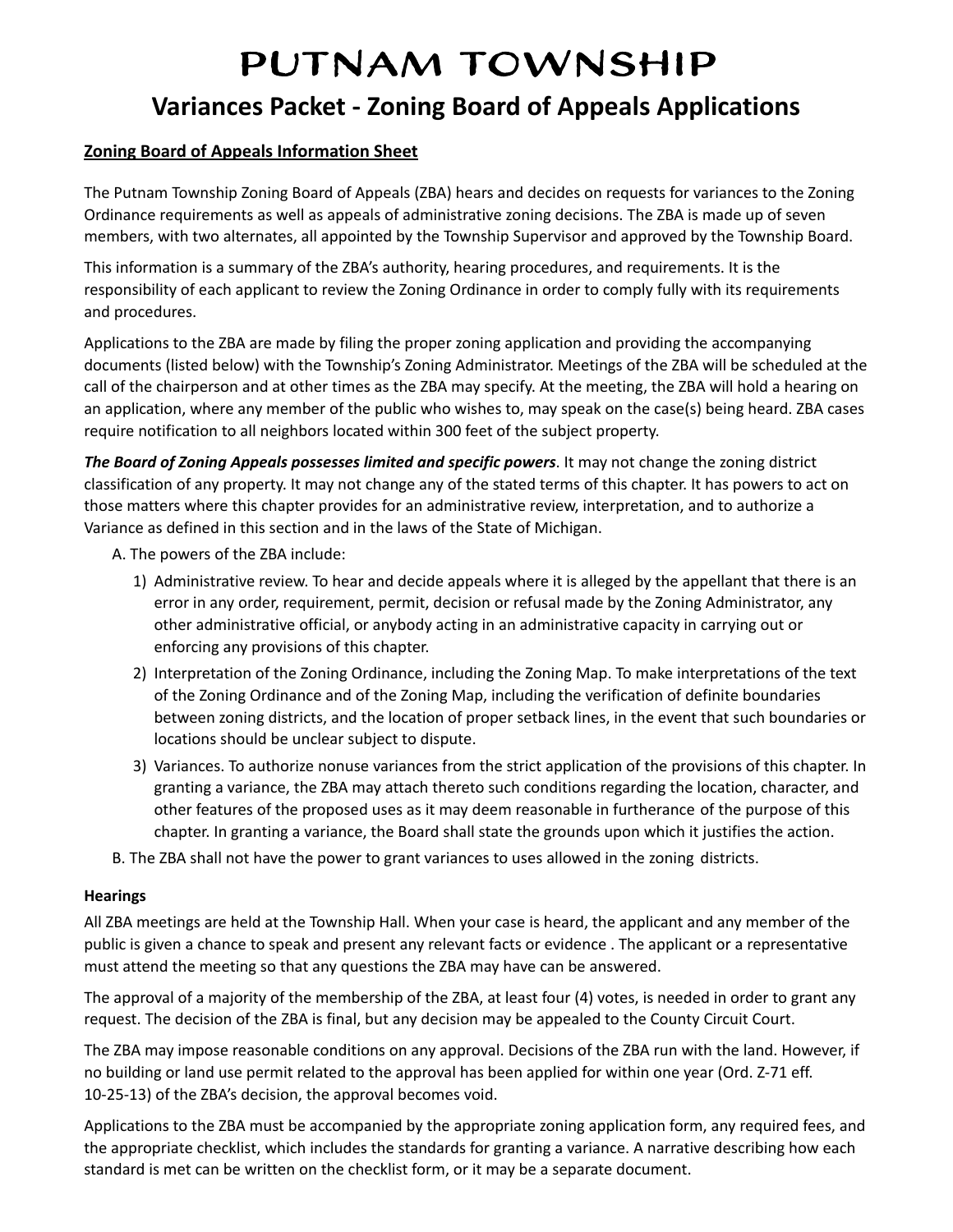If you have any questions regarding the ZBA, contact the Putnam Township Zoning Administrator at zoningadmin@putnamtwp.us or the phone number below.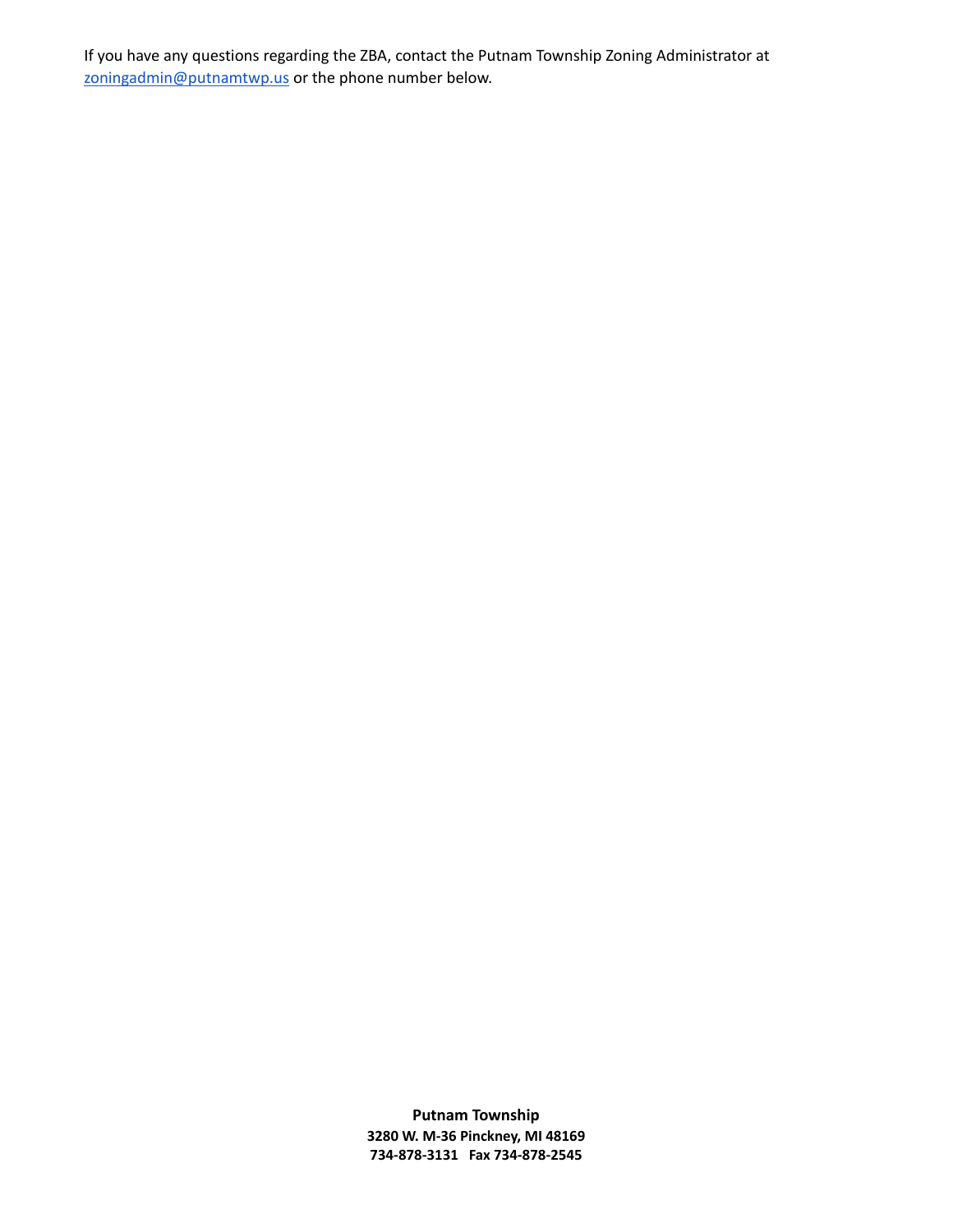# Putnam Township

### **Variances Packet - Zoning Board of Appeals Applications**

 **Zoning Board of Appeals Checklist** 

| Name of project: |  |  |
|------------------|--|--|
| Applicant name:  |  |  |

This Zoning Board of Appeals (ZBA) application is for a (check only one):

▢ **Non-Use Variance:** Complete Section A and Section B, below.

▢ **Appeal of an Administrative Decision:** Complete Section C, below.

▢ **Interpretation:** Complete Section D, below.

#### **Deadline**

 The items required below must be submitted at least *30 days* prior to the meeting of the ZBA. The board meets on the second Tuesday of the month at 7 p.m. The Zoning Administrator (ZA) shall determine if the application is complete before accepting the application. Incomplete applications cannot be processed until all materials are received.

 In granting a variance or miscellaneous permit, the ZBA may attach conditions regarding the location, character, and other features as deemed reasonable.

#### **Section A: Miscellaneous Permits and All Variances**

Check off each item as it is completed.

- $\Box$  A fully completed zoning application.
- □ Application/escrow fee.
- $\Box$  This checklist, filled out completely.

 $\Box$  Ten copies of a detailed site plan, drawn to scale. If the site plan cannot be drawn at a scale that shows sufficient detail on a maximum 11" x 17" sheet, large scale copies (maximum size 24" x 36") must be submitted. The site plan shall show:

- $\Box$  Existing improvements and structures, with outside dimensions (if applicable).
- $\Box$  Existing setbacks of all main and accessory buildings from all property lines.
- $\Box$  Required setbacks as listed in the Zoning Ordinance.
- $\Box$  All proposed improvements, with proposed setback distances and other dimensions as applicable (i.e., height of the structure).
- $\Box$  Highlight the location of the requested variance(s) or temporary use on the plan.

 $\Box$  Other items (maps, photos, narrative, etc.). Submit with application as necessary.

 *The ZBA may request additional detail on the drawing, including requiring a property survey, prepared by a licensed surveyor, or other information which they deem necessary to make a decision on the application.*

□ Staking. See Staking Requirement, below. Please check this box to acknowledge notification of this requirement.

#### **Staking Requirement**

 An applicant for a variance is required to stake the corners of all structures or additions that require a variance, at least seven (7) days prior to the scheduled ZBA meeting. This allows the members of the ZBA to see the potential impact of the proposed request.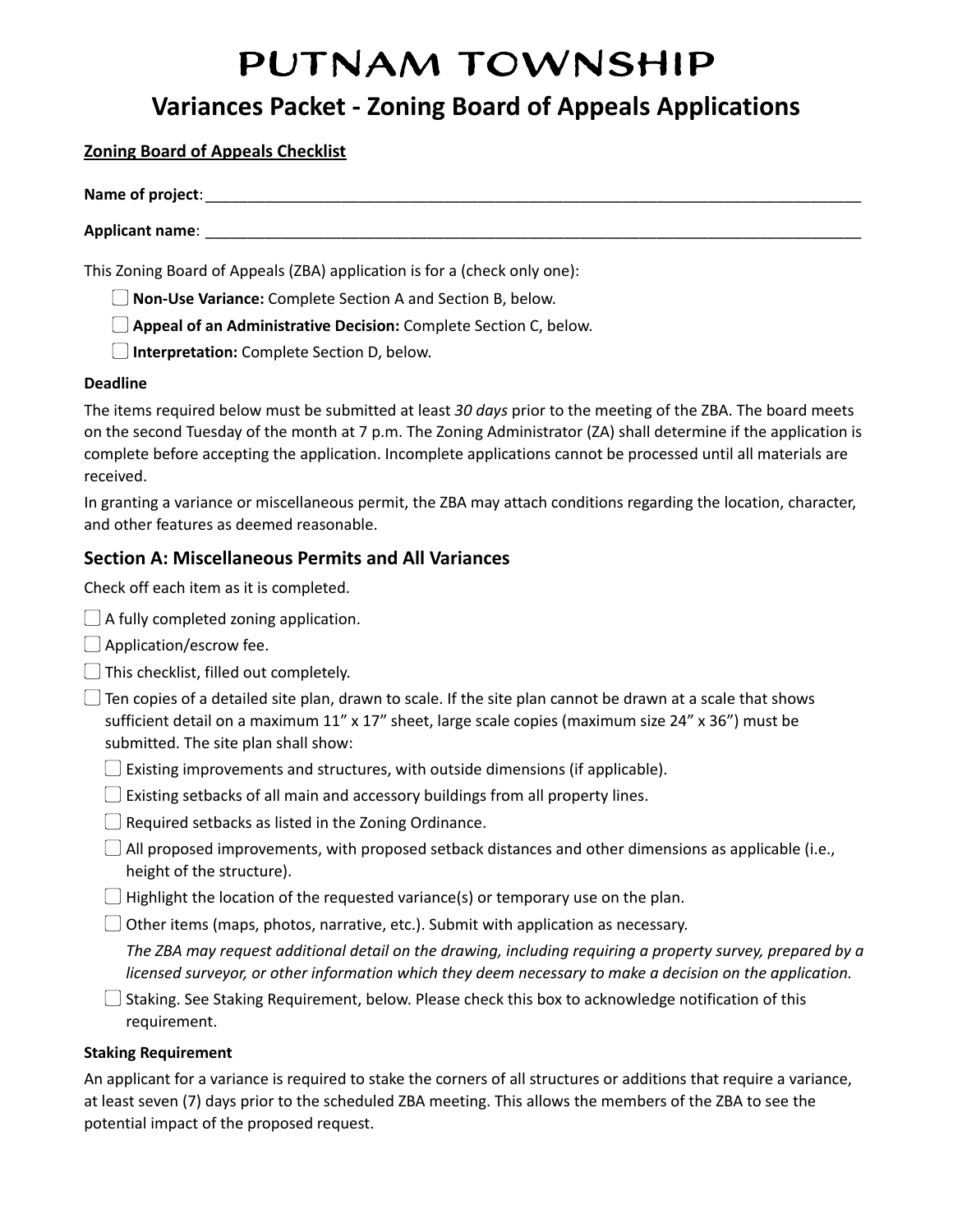#### **Section B: Variance Justification**

 To complete Section B or C, a narrative must be provided with your application demonstrating how the request meets the standards for a variance in § 340-170 of the Zoning Ordinance. To aid you in completing this narrative, you may fill in the appropriate spaces on this checklist, or you may complete a separate narrative. There must be a response for *each* of the listed standards. When preparing your application, provide as much detail as possible for each of the standards. The italicized text is not included in the ordinance, but simply restates the intent of the review standard and is strictly for the use of the applicant in completing the required narrative.

#### **Section B: Non-Use Variance, Standards of Review** (§ 340-170)

 Attach a narrative or write in the space provided below to address each of the following standards. Please write legibly.

 That there are exceptional or extraordinary circumstances or conditions applying to the property in question that do not apply generally to other properties in the same zoning district. Exceptional or extraordinary circumstances or conditions include:

- i) Exceptional narrowness, shallowness or shape of a specific property;
- ii) By reason of exceptional topographic conditions or other extraordinary situation on the land, building or structure;
- iii) By reason of the use or development of the property immediately adjoining the property in question; whereby the literal enforcement of the requirements of the Ordinance standards would involve practical difficulties;
- iv) Any other physical situation on the land, building or structure deemed by the Zoning Board of Appeals to be extraordinary.

#### *What physical characteristics of the property exist that prevents the proposed project from complying with the requirements of the Ordinance?*

 That the condition or situation of the specific piece of property for which the variance is sought is not of so general or recurrent in nature as to make reasonably practical the formulation of a general regulation for such conditions or situations.

 *Is this a reasonably uncommon situation, or does it exist in many places throughout the township? If it is a common situation, the variance should be denied and the Zoning Ordinance revised to address the issue.* 

 That such variance is necessary for the preservation and enjoyment of a substantial property right similar to that possessed by other properties in the same zoning district and in the vicinity. The possibility of increased financial return shall not of itself be deemed sufficient to warrant a variance.

 *If this variance was not granted, would it prevent the applicant from doing something that anyone else in the same district is permitted to do? The variance will not be granted if the only justification for complying with the ordinance is that it may cost more.*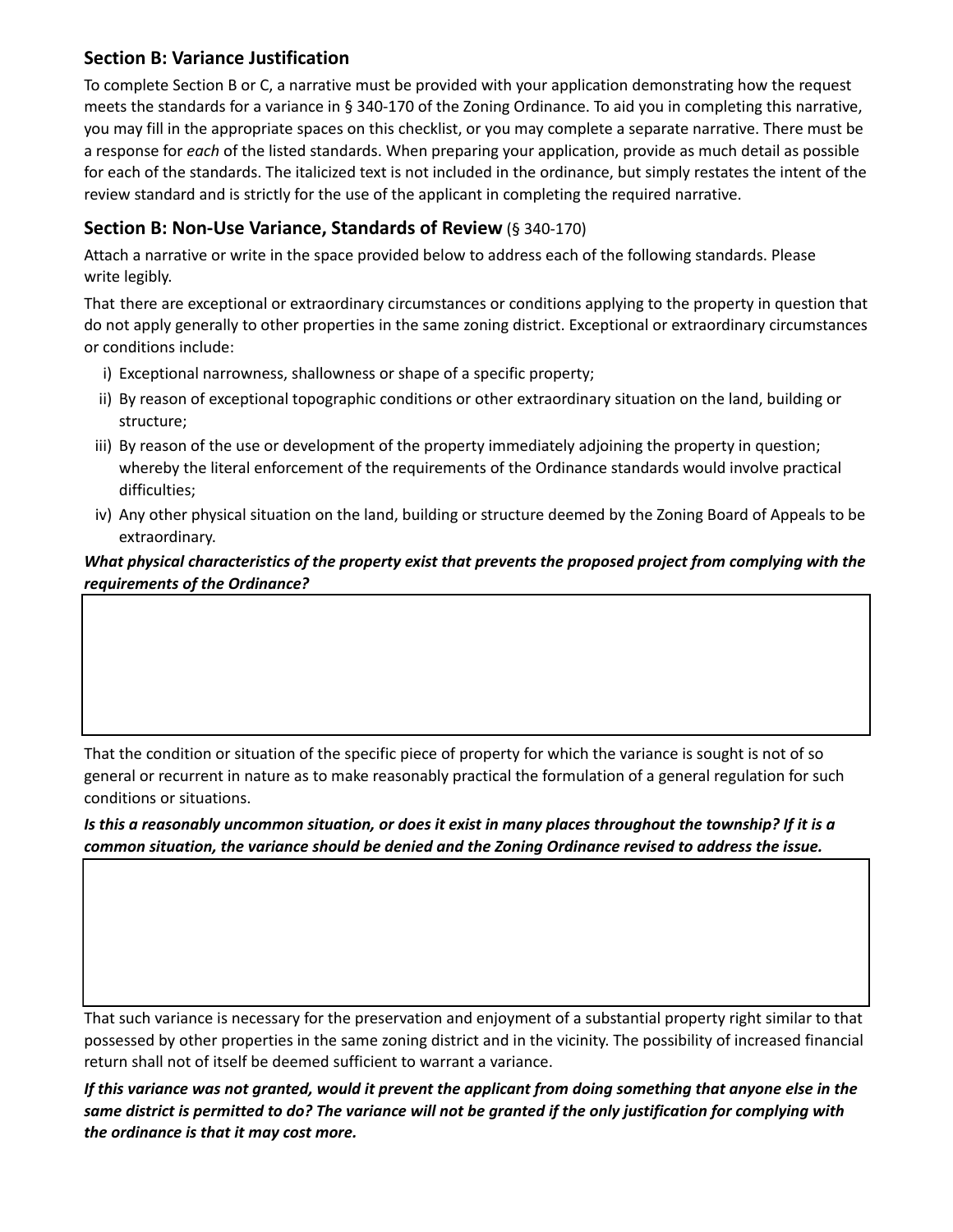The variance will not be significantly detrimental to adjacent property and the surrounding neighborhood.  *If granted, would the project harm the use and enjoyment of adjacent properties, such as loss of privacy, etc.?* 

 $\Box$  , and the contract of the contract of the contract of the contract of the contract of the contract of the contract of the contract of the contract of the contract of the contract of the contract of the contract of th

 $\mathcal{L}_\mathcal{L} = \mathcal{L}_\mathcal{L} = \mathcal{L}_\mathcal{L} = \mathcal{L}_\mathcal{L} = \mathcal{L}_\mathcal{L} = \mathcal{L}_\mathcal{L} = \mathcal{L}_\mathcal{L} = \mathcal{L}_\mathcal{L} = \mathcal{L}_\mathcal{L} = \mathcal{L}_\mathcal{L} = \mathcal{L}_\mathcal{L} = \mathcal{L}_\mathcal{L} = \mathcal{L}_\mathcal{L} = \mathcal{L}_\mathcal{L} = \mathcal{L}_\mathcal{L} = \mathcal{L}_\mathcal{L} = \mathcal{L}_\mathcal{L}$ 

The variance will not impair the intent and purpose of the township ordinance.

 **If granted, would the variance compromise the purpose for which the regulation was written?** 

 That the immediate practical difficulty causing the need for the variance request was not created by any affirmative action of the applicant.

 *Did the applicant take some action that caused the need for the variance, such as altering the physical character of the property, or other direct action?* 

#### **Section C: Appeals of Administrative Decisions**

 $\Box$  A detailed description of the circumstances of the case.

 $\square$  Site plans, if necessary, to illustrate the conditions and circumstances related to the appeal.

 $\Box$  A narrative describing the reason for the appeal and the desired action.

#### **Section D: Interpretations**

- $\Box$  Describe the property or area affected by the request.
- $\Box$  For text interpretations, cite the specific Ordinance requirement for which an interpretation is sought.
- ▢ For map interpretation, include a copy of the section of Zoning Map in question (see Zoning Administrator).
- $\Box$  A narrative describing the circumstances regarding the interpretation and the requested outcome.

 If you have any questions, or need help filling out this checklist, please contact the Zoning Administrator at zoningadmin@putnamtwp.us or the phone number below.